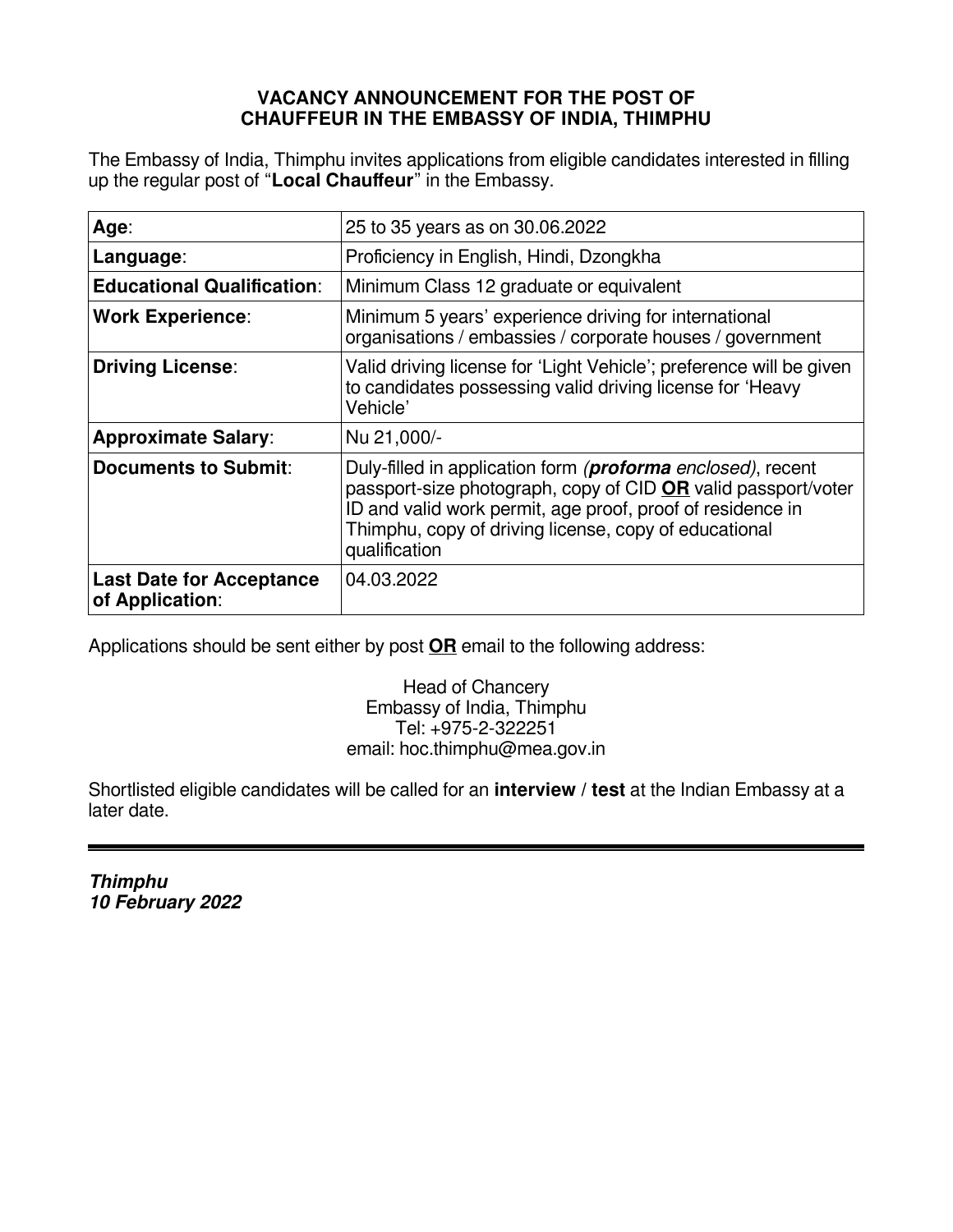## Embassy of India Thimphu

## **PROFORMA OF APPLICATION FORM**

For the position of Local Chauffeur

Paste recent passport-size photograph

1. Name:

2. Gender: \_\_\_\_\_\_\_\_\_\_\_\_\_\_\_\_\_\_

3. Nationality:

**[In case of Bhutanese nationals, kindly attach copy of CID In case of non-Bhutanese nationals, kindly attach copy of valid passport/voter ID and valid work permit]**

4. Date of Birth: **[Kindly attach proof of Date of Birth]**

5. Current Address in Thimphu: **[Kindly attach proof of residence]**

6. Contact Numbers: **Example 19** 

7. Driving license no. and category of vehicle: **[Kindly attach copy of valid driving license (front and back sides)]**

8. Language Proficiency:

|                         | Level of Proficiency                     |                                         |                                         |  |
|-------------------------|------------------------------------------|-----------------------------------------|-----------------------------------------|--|
| Language                | Speaking<br>(No / Good / Very<br>Fluent) | Reading<br>(No / Good / Very<br>Fluent) | Writing<br>(No / Good / Very<br>Fluent) |  |
| English                 |                                          |                                         |                                         |  |
| Hindi                   |                                          |                                         |                                         |  |
| Dzongkha                |                                          |                                         |                                         |  |
| Mention others (if any) |                                          |                                         |                                         |  |